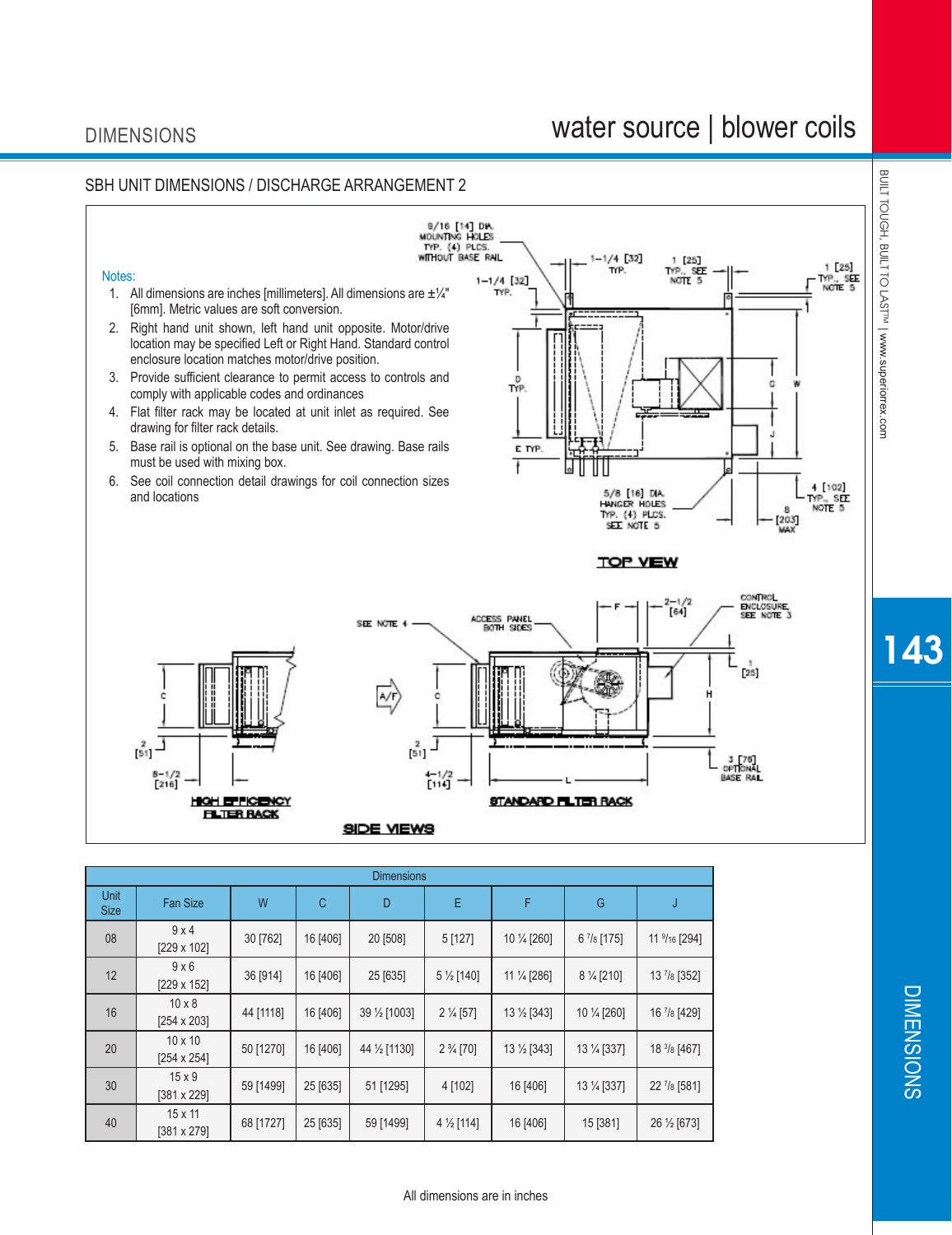## DIMENSIONS

## water source | blower coils

 $[25]$ 

1 [25]<br>TYP.

### SBH UNIT DIMENSIONS / DISCHARGE ARRANGEMENT WITH MIXING BOX

#### Notes:

- 1. All dimensions are inches [millimeters]. All dimensions are ±¼" [6mm]. Metric values are soft conversion.
- 2. Right hand unit shown, left hand unit opposite. Motor/ drive location may be specified Left or Right Hand. Standard control enclosure location matches motor/ drive position.
- 3. Provide sufficient clearance to permit access to controls and comply with applicable codes and ordinances
- 4. Outside and return air damper linkage is optional
- 5. See coil connection detail drawings for coil connection sizes and locations
- 6. High efficiency filter rack not available with mixing box
- 7. Top rails provided with seismic certified option (Add 1%" to "H" dimension).
- 8. Top rails provided on size 30 & 40 units with mixing box and seismic certified option



**REAR/BTM NLET** 

**TOP/BTM INLET** 



**TOP VIEW** 

#### **BIDE VIEWS**

| <b>Dimensions</b>   |                               |           |           |          |           |          |          |           |          |                          |                      |                          |
|---------------------|-------------------------------|-----------|-----------|----------|-----------|----------|----------|-----------|----------|--------------------------|----------------------|--------------------------|
| Unit<br><b>Size</b> | <b>Fan Size</b>               |           | W         | H        | A         | B        | C        | D         | E        | F                        | G                    |                          |
| 08                  | 9x4<br>[229 x 102]            | 58 [1473] | 30 [762]  | 21 [533] | 40 [1016] | 18 [457] | 9 [229]  | 18 [457]  | 6 [152]  | 10 1/4 [260]             | $6\frac{7}{8}$ [175] | 11 $\frac{9}{16}$ [294]  |
| 12                  | $9 \times 6$<br>[229 x 152]   | 58 [1473] | 36 [914]  | 21 [533] | 40 [1016] | 18 [457] | 9 [229]  | 24 [610]  | 6 [152]  | 11 1/ <sub>4</sub> [286] | $8\frac{1}{4}$ [210] | $13$ $\frac{7}{8}$ [352] |
| 16                  | $10 \times 8$<br>[254 x 203]  | 58 [1473] | 44 [1118] | 21 [533] | 40 [1016] | 18 [457] | 9 [229]  | 30 [762]  | 7 [178]  | 11 $\frac{3}{8}$ [289]   | 10 1/4 [260]         | 16 $\frac{7}{8}$ [429]   |
| 20                  | $10 \times 10$<br>[254 x 254] | 61 [1549] | 50 [1270] | 21 [533] | 40 [1016] | 21 [533] | 12 [305] | 36 [914]  | 7 [178]  | $11 \frac{3}{8}$ [289]   | 13 1/4 [337]         | 18 3/8 [467]             |
| 30                  | $15 \times 9$<br>[381 x 229]  | 67 [1702] | 59 [1499] | 30 [762] | 46 [1168] | 21 [533] | 12 [305] | 45 [1143] | 7 [178]  | 16 [406]                 | 13 1/4 [337]         | 22 7/8 [581]             |
| 40                  | $15 \times 11$<br>[381 x 279] | 70 [1778] | 68 [1727] | 30 [762] | 46 [1168] | 24 [610] | 15 [381] | 48 [1219] | 10 [254] | 16 [406]                 | 15 [381]             | 26 1/2 [673]             |

144

# **DIMENSIONS** DIMENSIONS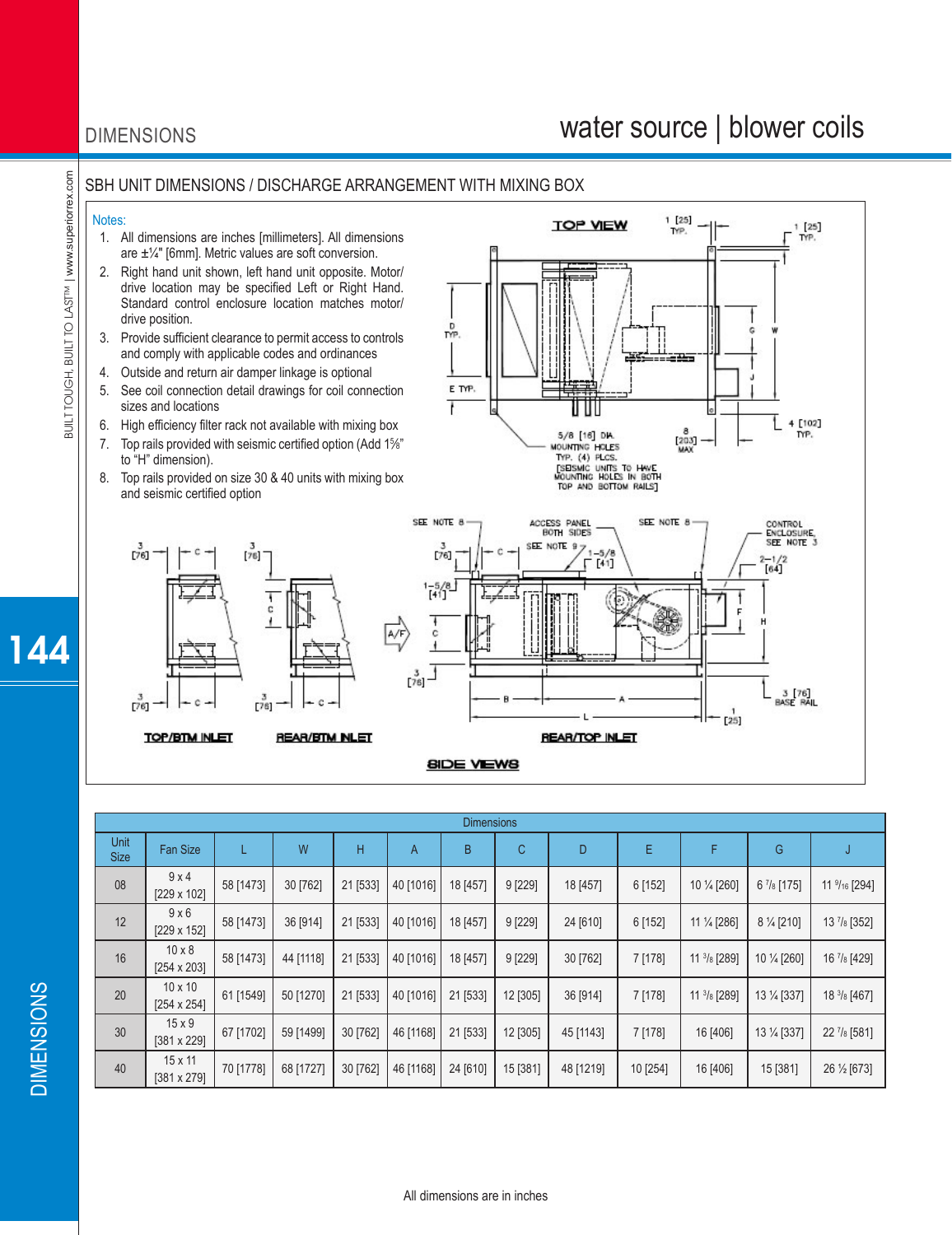40  $\begin{vmatrix} 15 \times 11 \\ 381 \times 279 \end{vmatrix}$ 

# water source | blower coils



16 % [1143] 15 5/8 [397]

21 11/16 [551]

 $\begin{array}{|c|c|c|c|c|c|c|c|c|}\hline (381 \times 279] & 46 & [1168] & 68 & [1727] & 30 & [762] & 25 & [635] & 59 & [1499] & 4 \times [114] & 16 \, \end{array}$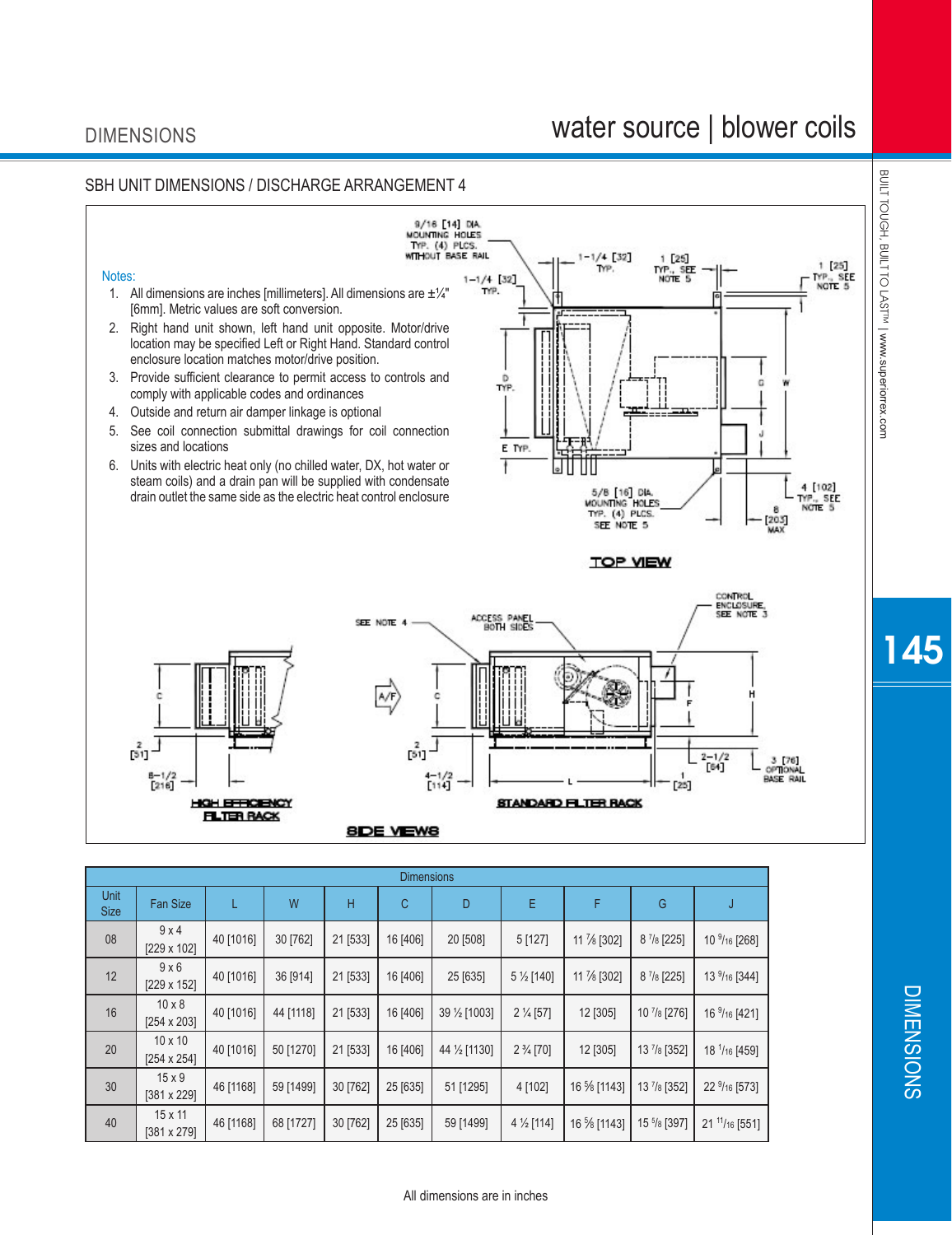## DIMENSIONS

# water source | blower coils



#### Notes:

- 1. All dimensions are inches [millimeters]. All dimensions are  $\pm\frac{1}{4}$ " [6mm]. Metric values are soft conversion.
- 2. Motor/drive location may be specified Left or Right Hand. Standard control enclosure location matches motor/drive position
- 3. Provide sufficient clearance to permit access to controls and comply with applicable codes and ordinances
- 4. Available for horizontal discharge only

### BLOW-THRU ELECTRIC HEAT SECTION

| <b>Unit Size</b> | н                      | W                    | Weight<br>lbs [kg] |  |
|------------------|------------------------|----------------------|--------------------|--|
| 08               | 11 7/8 [302]           | $8\frac{7}{8}$ [225] | 42 [19]            |  |
| 12               | 11 7/8 [302]           | 8 7/8 [225]          | 42 [19]            |  |
| 16               | 12 [305]               | 10 7/8 [278]         | 42 [19]            |  |
| 20               | 12 [305]               | 13 7/8 [352]         | 50 [23]            |  |
| 30               | 16 5/8 [422]           | 13 7/8 [352]         | 55 [25]            |  |
| 40               | 16 $\frac{5}{8}$ [422] | 15 7/8 [397]         | 55 [25]            |  |